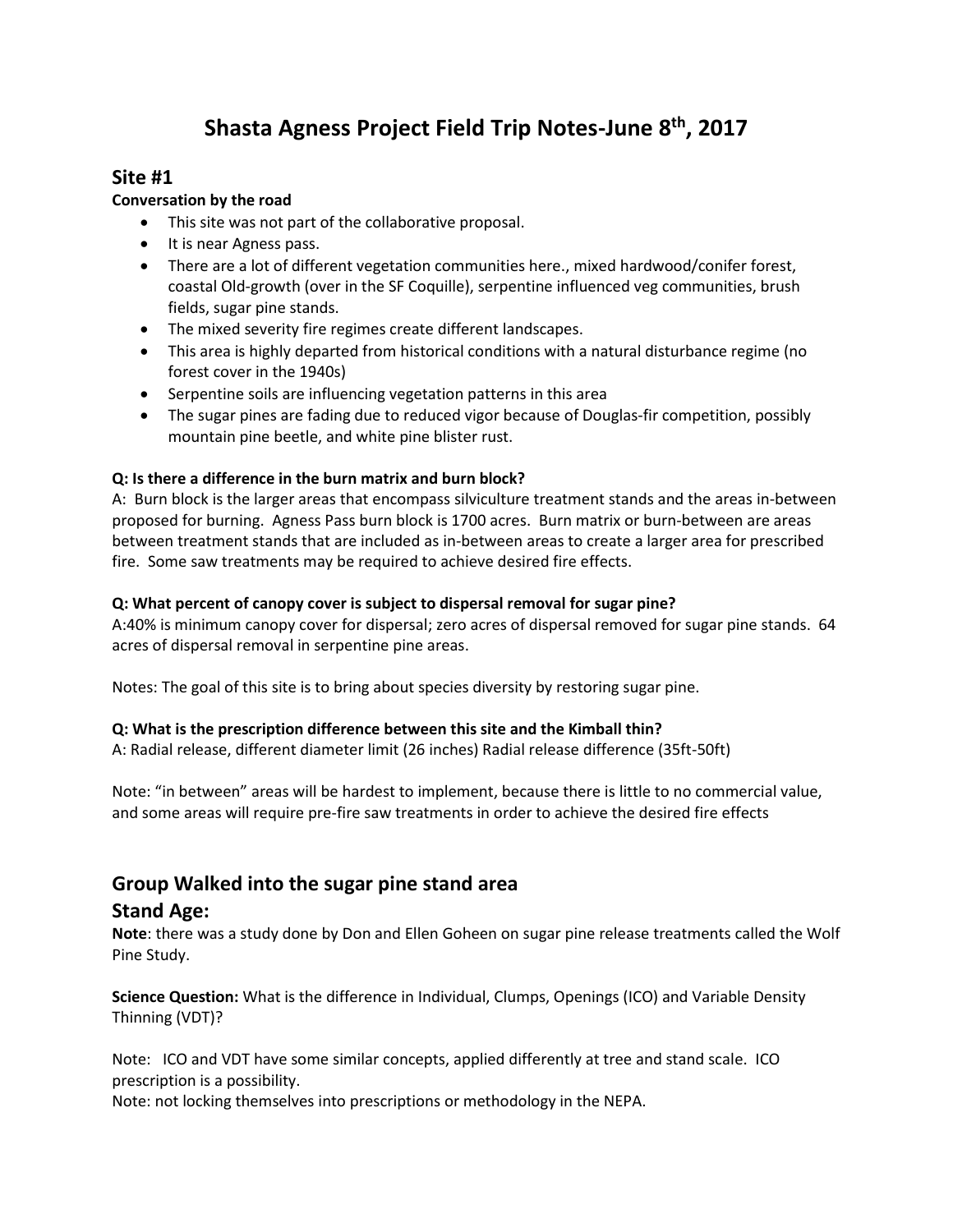#### **Q: Why do you need a diameter limit at all?**

A: LSR Working group…REO (Regional Ecosystem Office) letter of concurrence… To get a determination from the LSR workgroup that the project is consistent with LSR objectives, FS needs to preserve important elements to meeting LSR objectives. One of those elements is big trees and large dead woods. Need to be able to quantify the effects and limit tree size to be consistent with LSR objectives.

## **Q: After this entry, how long until next entry?**

A: Not sure, monitoring would help.

Note: There is the possibility of developing LSR for spotted owl foraging. Create good habitat and food sources for small mammals that the spotted owl hunts for.

## **Q: If there were no rules, what would the FS do?**

A: If the objective was to restore landscape back to the Natural Range of Variability, open up ridge tops with larger openings, reduce stand density, leave patches were fire might not have burned as hot, and to restore landscape heterogeneity.

## **Q: How much compaction will occur here?**

A: They will use tractors. They have project design criteria (PDC) which is in NEPA. They will lay down slash. These soils will be more resilient than others. There is a 40% erosion hazard.

Compaction will depend on the type of logging system used and the type of soils within the area. Other soils are more resilient than others. The final Shasta Agness EIS will contain project design criteria (PDCs) and mitigation measures to avoid detrimental soil conditions. For example, laying slash in corridors, seasonal use restrictions, etc. Other mitigation measures used to avoid other impacts such as erosion are the placement of slash, which is based on the erosion hazard of soils; Allowable exposure of bare ground is 40% when the soil is rated low for risk of erosion.

#### **Q: Is there a limit for soil detriment?**

A: Maximum percent of area for detrimental soil conditions is 15% for an activity area, including roads and landings

#### **Q: Do you have phases/where to start at certain sites?**

- A: They can't write up implementation plan yet.
- A: They potentially have 5 implementation projects that may come out of this NEPA document.

#### **Q: Should we make openings around tan oaks for acorns?**

A: At this time, FS is still trying to plan ahead for the potential impacts of Sudden Oak Death. This is an option, probably want to do this in lower risk sites for SOD.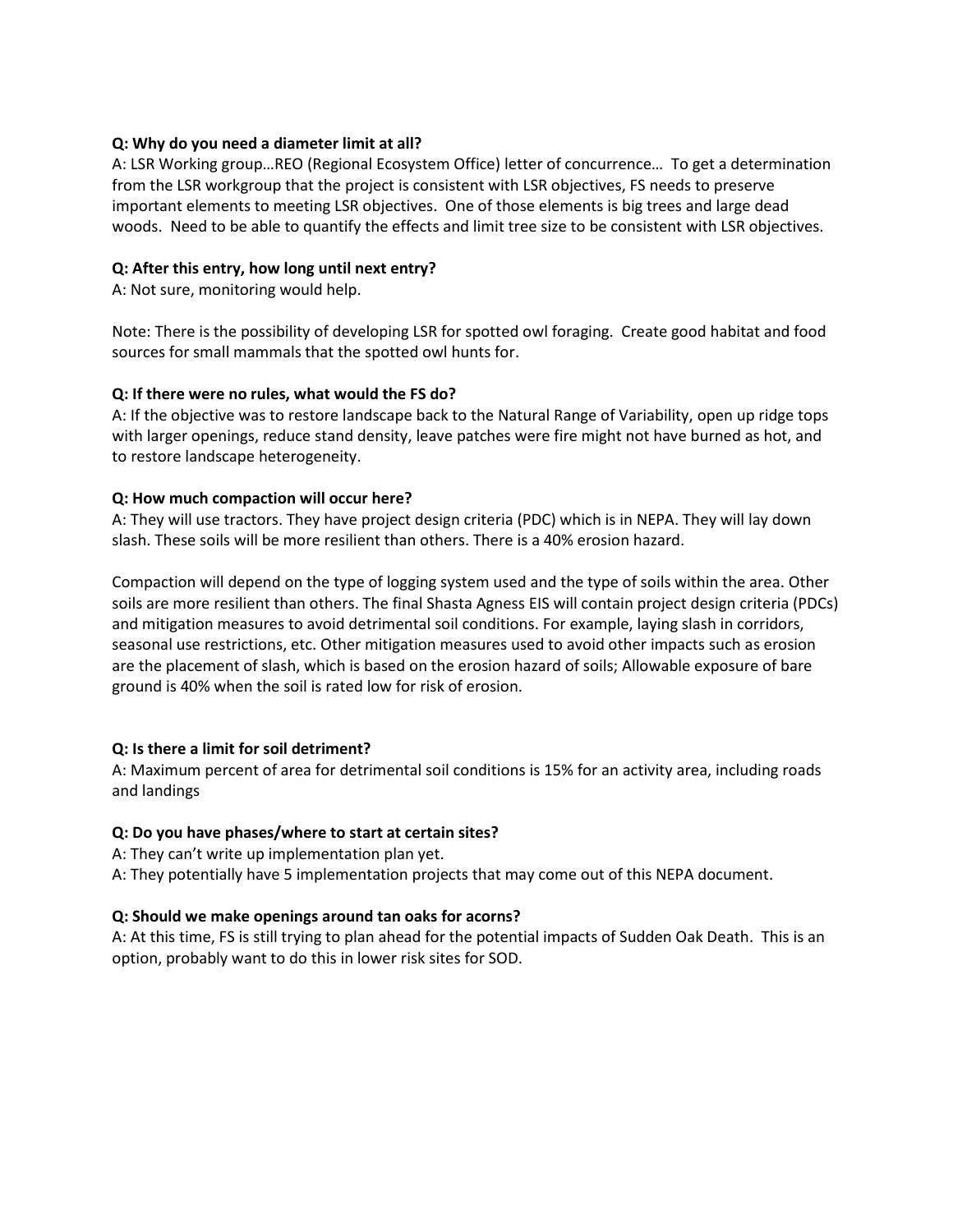# **Shasta Costa Oak Area**

# **Stand Age: 120 years.**

Definition of decadence: large down wood, nesting trees, standing dead trees, trees with complex structure.

**Note:** Native, anthropogenic burning maintained oak sites. You tend to see them around historic village sites.

## **Q: What is the habitat rating for the spotted owl?**

A: There is a mix of Nesting Roosting and Foraging (NRF), foraging, dispersal, and non-habitat that will be treated within the oak stands. Current habitat and potential future habitat influence the treatment intensities.

**Note:** FS are proposing to take out Douglas- fir to open black oak by using radial release, density reduction cutting up to 28" dbh trees

**Q: Why manage for species that is on its way out (black oak) when you could manage for tan oak?**  A: Thinking ahead for SOD, need for diversity, culturally significant. Douglas-fir tanoak forest is common, Black oak woodland is rare on this landscape. Lose diversity when you follow that logic.

**Note:** Black oak is transitional through succession. Only if you take disturbance off. "natural succession isn't natural without fire."

**Note:** the goal here is to maintain 40% canopy cover.

**Note**: Lower elevations are favored by the barred owl while the spotted owls prefer upper slopes and less mixed hardwood.

# **Riparian Area:**

This information will be captured in the final EIS and Draft EIS when it goes out to the public; however Riparian Reserves have a protection buffer width of one to two site potential trees (175 feet or 350 feet on each side of the stream therefore a total of 350 feet to 700 feet for the entire width of the Riparian Reserve) depending on stream class (fish-bearing perennial, non-fish bearing perennial, and intermittent and ephemeral streams). Furthermore, the buffers for intermittent and ephemeral drainages have a nocut buffer of 25 feet from the stream edges; additional protections reaching out to 175 feet will be discussed in the NEPA analysis in the project design criteria.

#### **Q: How many acres of oak woodland riparian in this watershed?**

A: Total of 2200 acres in planning area, 1410 acres in Shasta Costa; This will also be available when the NEPA analysis is out to the public. However, one point to emphasize is many of the treatment acres within riparian reserve were noncommercial treatments, which is much less disturbance than commercial treatments.

Note: goal is to find the tradeoffs between aquatic (ex. Downed wood in stream) and terrestrial (oak)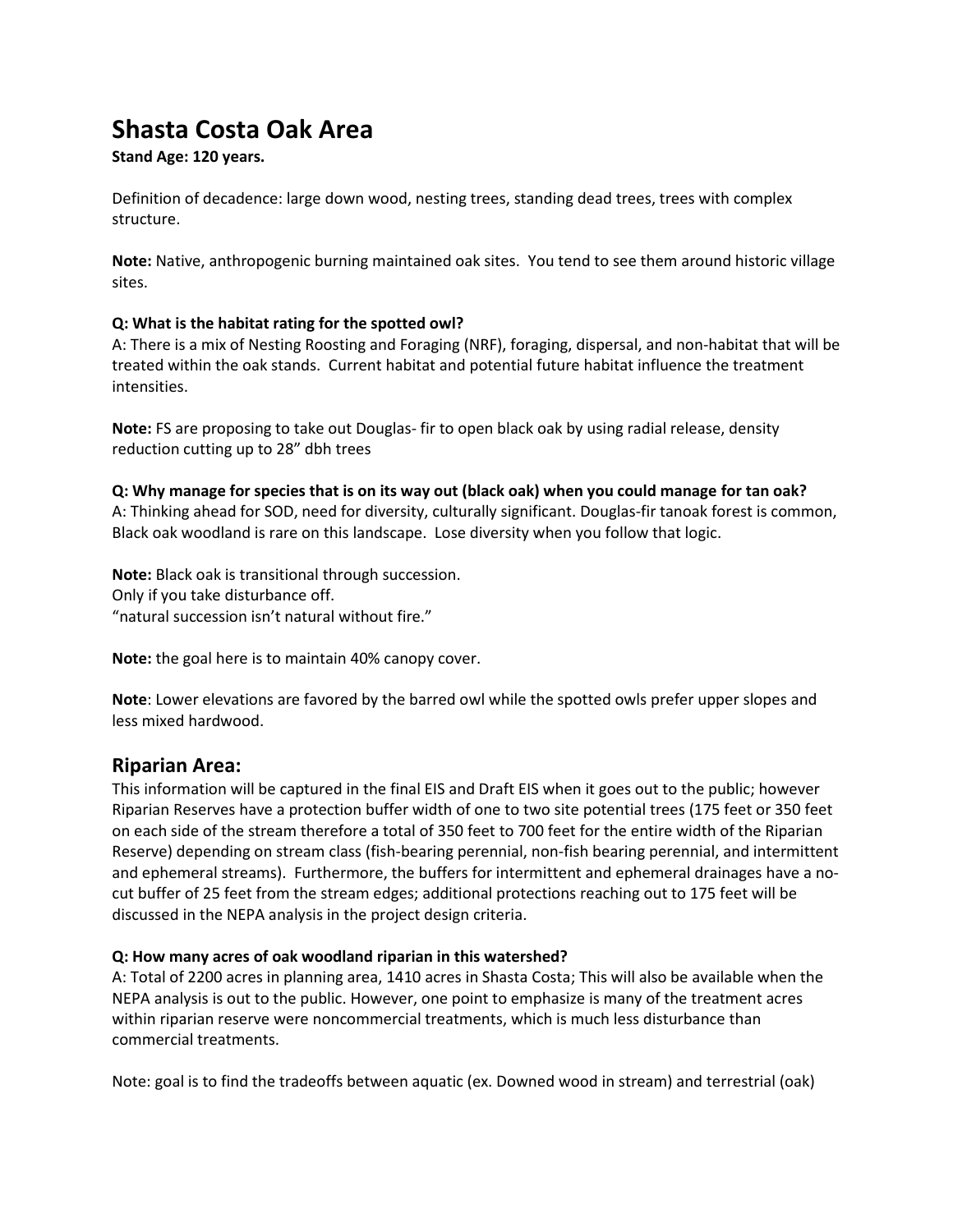#### **Concern with sediment:**

-Watershed Best Management Practices (BMP)

-No sediment getting into ephemeral streams according to monitoring due to harvesting equipment; The best management practices implemented during treatment activities, and based off of the monitoring studies completed post-fire has shown greatly to reduce potential impacts of sediment delivery to streams.

#### **Concern with removing dead wood from riparian area:**

-There is a tradeoff within snags and dead wood. Important to measure values (oak, LSR, etc.) Important question is "what values are we managing for?"

#### **Q: Is this perinneal stream fish bearing or non-fish bearing?**

45ft-70ft depending on hillslope

"primary shade zone"

The primary shade zone applies to all perennial streams. Fish bearing status does not change the buffer width of the primary shade zone, only the entire width of the riparian reserve, which applies to the protection of one to two site potential tree distance. Primary shade zone depends on adjacent hill slope and tree height.

# **Oak Savannah Site**

**Note:** Green Knob Plantation sale paid for \$500,000 of roadwork

#### **Q: what would non-commercial treatments look like in the inner riparian zones?**

Note: there is a higher clay component in oak savannahs. Note: camas grows in oak savannahs in addition to non-native grasses (invasive)

#### **Q: Constance Herrington did a radial release study on increased thinning, will you do oak thinning to do oak release?**

A: Not sure, Doug fir could serve that same function.

**Prescription in this area:** take conifers, keep scattered pine, apply fire, seed with native perennial grasses.

"incidental take" definition? -Under ESA, take is specific term to harm a species or habitat, incidental means a take without intent.

**Q: Would the agency do oak treatments in suitable habitat and owl habitat? Would this be a "take"** This could be considered a take unless there is already a habitat conservation plan in place. (this has to be a joint effort between the USFS and USFW) Take has to show harm (removal of suitable habitat) to known owls

A: will do limited treatments to maintain 60% canopy cover in suitable habitat.

**Note**: Unique habitats is a collaborative value

**Issue:** How will oak treatments affect owls? (needs follow up)